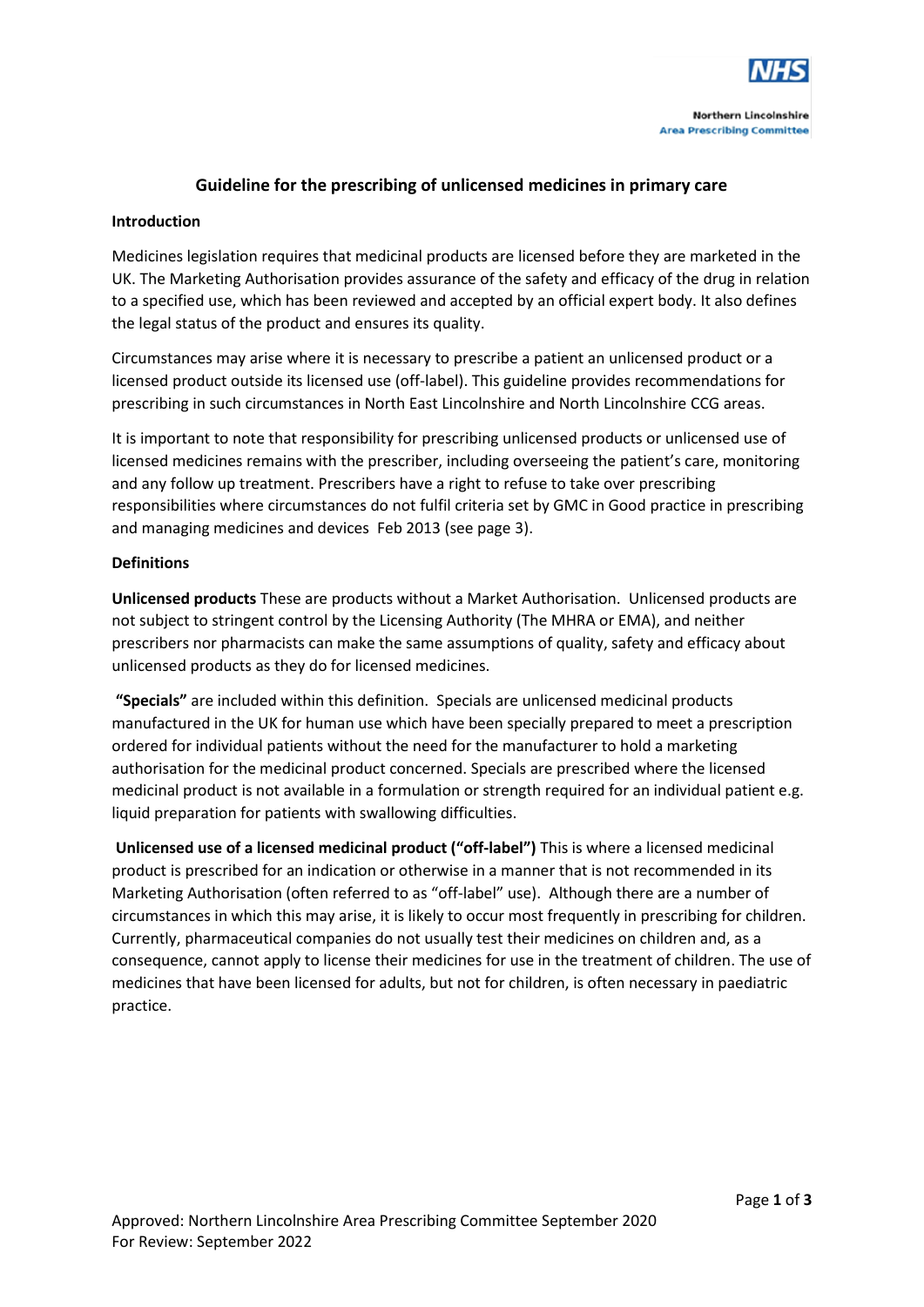

# **Recommendations for prescribing in primary care**

# **Unlicensed products:**

Unlicensed products are classified as RED drugs in Northern Lincolnshire. Except for circumstances listed below, unlicensed products should NOT be prescribed in primary care. Where an unlicensed product is initiated in secondary care, prescribing and monitoring of the patient should remain with specialist team.

Exceptions where unlicensed products *may* be prescribed in primary care:

1. Where there is an approved guideline for prescribing specific unlicensed product and the product has been included on the Northern Lincolnshire APC formulary and classified as either amber or green

2. Where product prescribed is a "special". Before a special is prescribed, the prescriber should ensure there is no licensed alternative which would better serve the patient's needs.

3. Where prescribing is part of a specialist service operating in primary care.

# **Unlicensed use of a licensed medicine ("off-label"):**

Unlicensed use of a licensed medicinal product may be recommended in the following circumstances:

1. Where there is a recognised body of evidence in support of such therapeutic use e.g. listed in BNF or BNF for children, NICE guidance, and other national guidance

2. Where there is an APC approved guideline in place for the prescribing

3. Where treatment is initiated by a consultant provided:

- The primary care prescriber has previous knowledge on the use of the medicine 'off label' for the condition being treated.
- The secondary care provider is able to provide the primary care provider with sufficient information on evidence base to demonstrate safety and efficacy on the use of the medicine 'off label' for the condition being treated.

N.B. The prescriber will bear responsibility for treatment; it is therefore important that, the prescriber, understands the patient's condition as well as the treatment prescribed and can recognise any adverse side effects of the medicine, should they occur.

For information on licensed indications for medicines healthcare professionals should refer to the BNF (www.bnf.org), BNF for Children (www.bnfc.org) and Summary of Product Characteristics (www.medicines.org.uk)